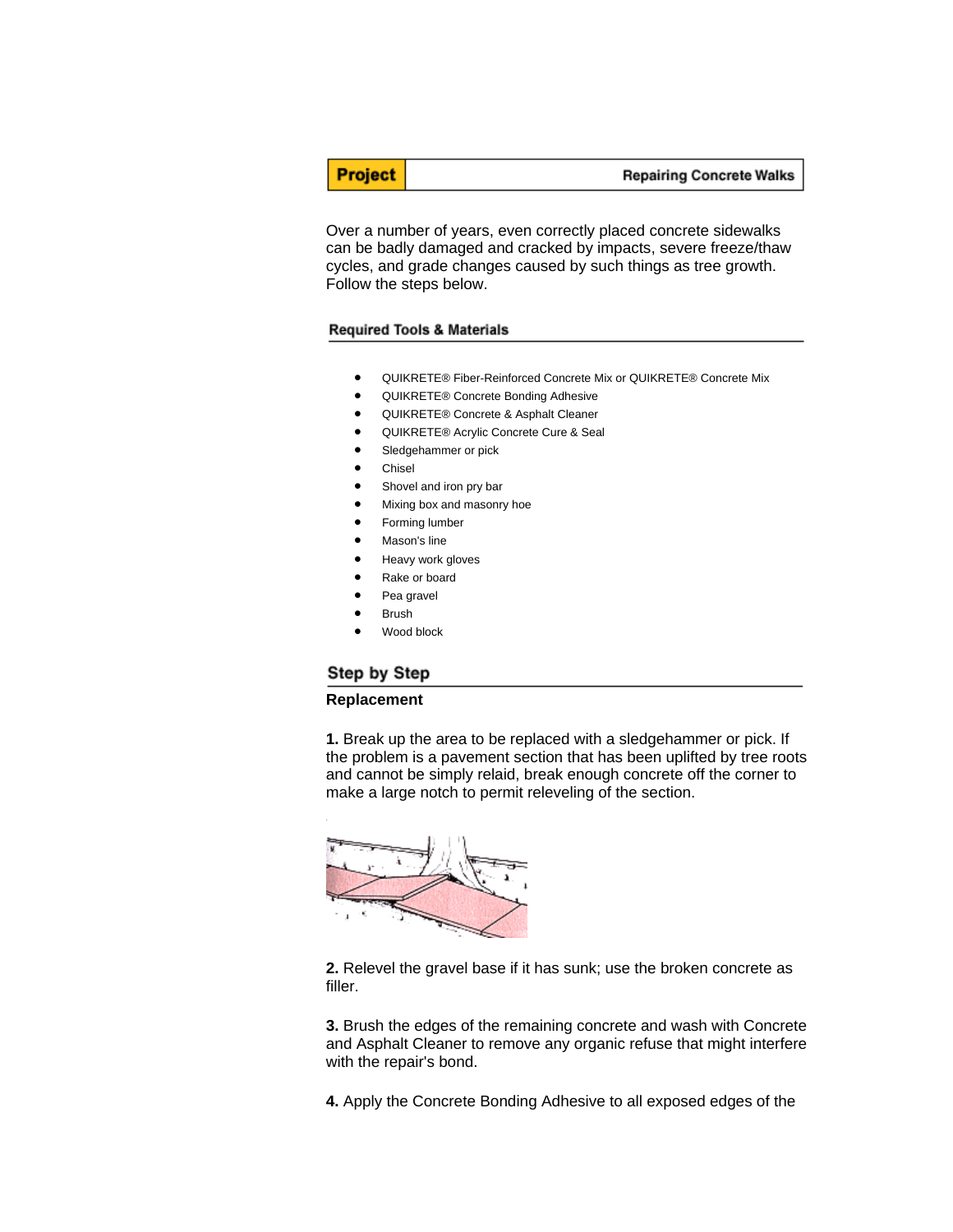old concrete. Erect temporary forms along the edges.



**5.** Place the concrete and cure with QUIKRETE® Acrylic Concrete Cure & Seal.

# **For Best Results**

- Use QUIKRETE® Fiber-Reinforced Concrete to eliminate damage caused by impacts or slight slab shifting or setting.
- When QUIKRETE® Concrete Mix is used, reinforcement can be added.
- When a notch has been cut out around a tree trunk, sink a border of treated 2 x 4s flush with the grade. They can also be used as forms for placing the concrete.



## **Repositioning**

Walks can shift, settle and heave due to changes in the subgrade or pressure from tree roots. If the walk was built correctly, this cracking and movement should occur only at control and expansion joints, with complete sections of the walk remaining intact. In this case, the best repair method is to reposition the slab sections on a new base. If there is no cracking at the control joints, a chisel and small seldgehammer can be used to break the walk cleanly at these points. Wear heavy work gloves and be careful to to pinch your fingers or toes under the slab edge; the job will be easier if you have a helper.

**1.** Determine the desired finished height for the repositioned sections. String a mason's line at this height to give yourself a visual reference.

**2.** Use a long iron pry bar and small block of wood for lifting leverage. Never rest the pry bar directly on the adjacent concrete slab; the edge may chip or crumble under the pressure.

**3.** Use pieces of brick or flat stones to shim the slab to the correct level. Push them in place with a rake or board. Never put your arm beneath the raised slab. To allow for settlement, shim to a height